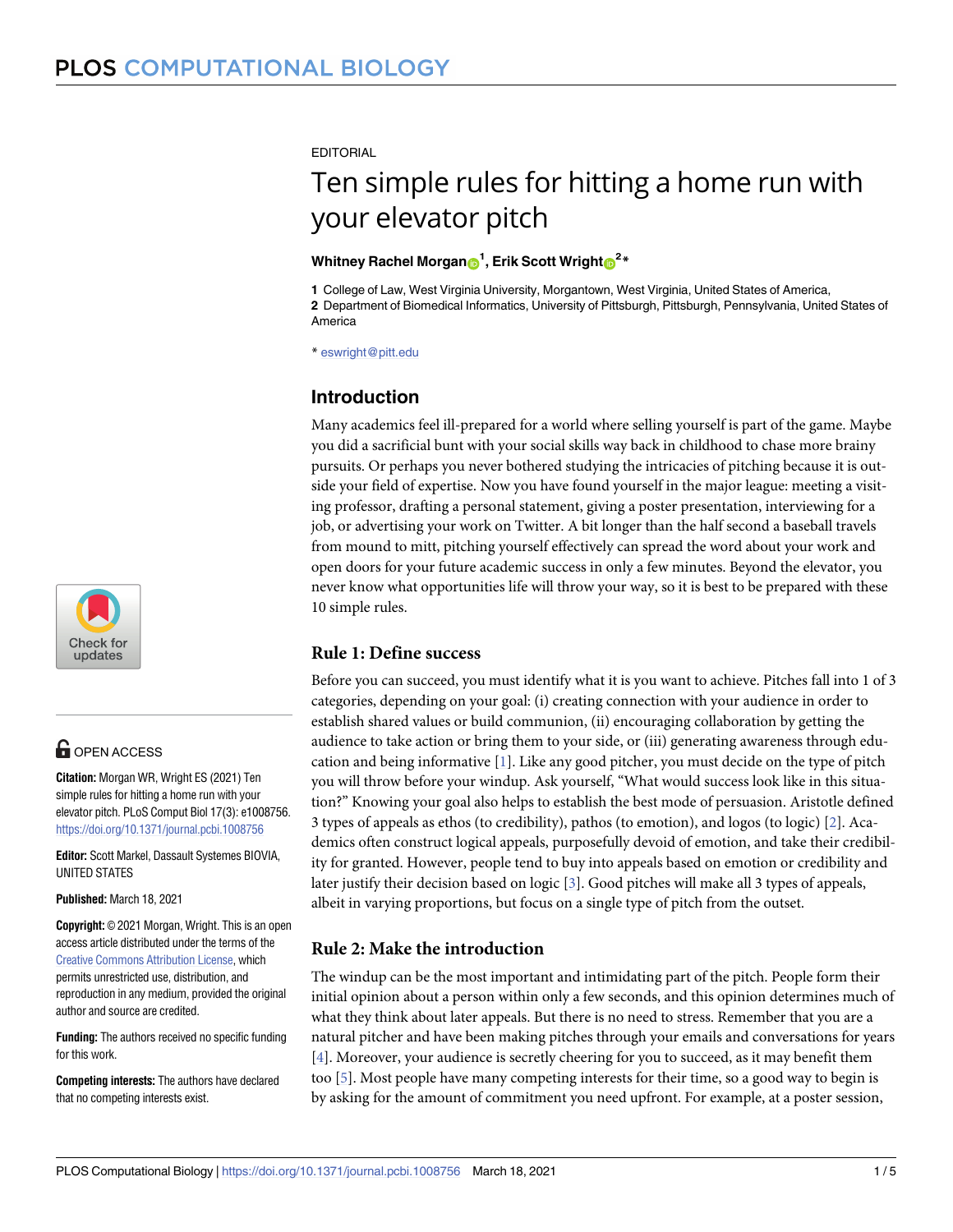you could ask someone glancing at your poster, "Could I take three minutes to explain the discoveries I made in this project?" This relieves your audience's anxiety about time commitment and breaks the ice for you to introduce yourself. Be sure to provide personal context and establish credibility with a quick sentence about yourself. Including specific imagery can make it easier for your audience to connect ("I am from Pittsburgh, which is home to one of the best ballparks in America because of its panoramic views of the city skyline."). You might also consider sparking your audience's curiosity with a rhetorical question. For example, you could say, "Did you know the terminal velocity of a baseball is 100 miles per hour? Imagine if every pitcher could learn to throw faster than terminal velocity." Asking a rhetorical question followed by a sentence starting with "Imagine" is a great way to avoid appearing out of left field [6].

#### **Rule 3: Embody your pitch**

Now that you have the bases loaded, it is critical to remember the other facets of communication that collectively represent a huge fraction of what is communicated. Enter your pitching stance by standing upright with your torso turned toward the other person to physically show engagement. People naturally respect those whose posture commands respect. Making eye contact can help establish connection and is easier to accomplish if you have already planned and practiced your pitch. Use your hands to demonstrate what you are saying and tune your body language. Consider adding props or a video to support your case. It is especially important to speak as if having a one-on-one conversation even if multiple people are present. To connect with a larger audience, shift your attention across the group but focus on maintaining a conversational style of communication. Great communicators carefully place pauses to interject space around their key points and slow down their speaking [7]. Pauses also help to give the audience time to comprehend and respond with clarifying questions. Getting your pitch right (not baseball, the other one) does a lot to set the overall tone of the encounter. Just like a baseball pitcher might use a changeup to keep the batter on their toes, using a dynamic voice (tone, pace, and volume) will energize your pitch.

#### **Rule 4: Tailor to your audience**

The most critical, and perhaps most challenging, component of the elevator pitch is to appeal to your audience's motivations. In this way, you must be a servant of your audience and not of yourself, because you will miss the strike zone if you only serve your own ends. The most successful pitches are the ones where the catcher feels engaged to the point where they are collaborating with the pitch [6]. To achieve this sort of win-win situation, you have to know a thing or two about your catcher. Ideally, you would do your homework about their interests, position, and accomplishments ahead of meeting. This is particularly true for written communication such as personal statements, cover letters, and emails where there is an opportunity to research your audience in advance. If you do not get a head start, you can look around for signs that will help you read your catcher, such as paying attention to what's on their nametag (at a conference) or bookshelves (in an office) [8]. Here especially is where asking questions and being a good listener can pay dividends by helping you establish favorability and tune your pitch to your audience.

#### **Rule 5: Tell a story**

Having reached the heart of your pitch, you have around a minute to convey the essence of your appeal. The best way to hit the sweet spot is through a story that conveys your authentic excitement. The right story can make both you and your audience come alive with enthusiasm.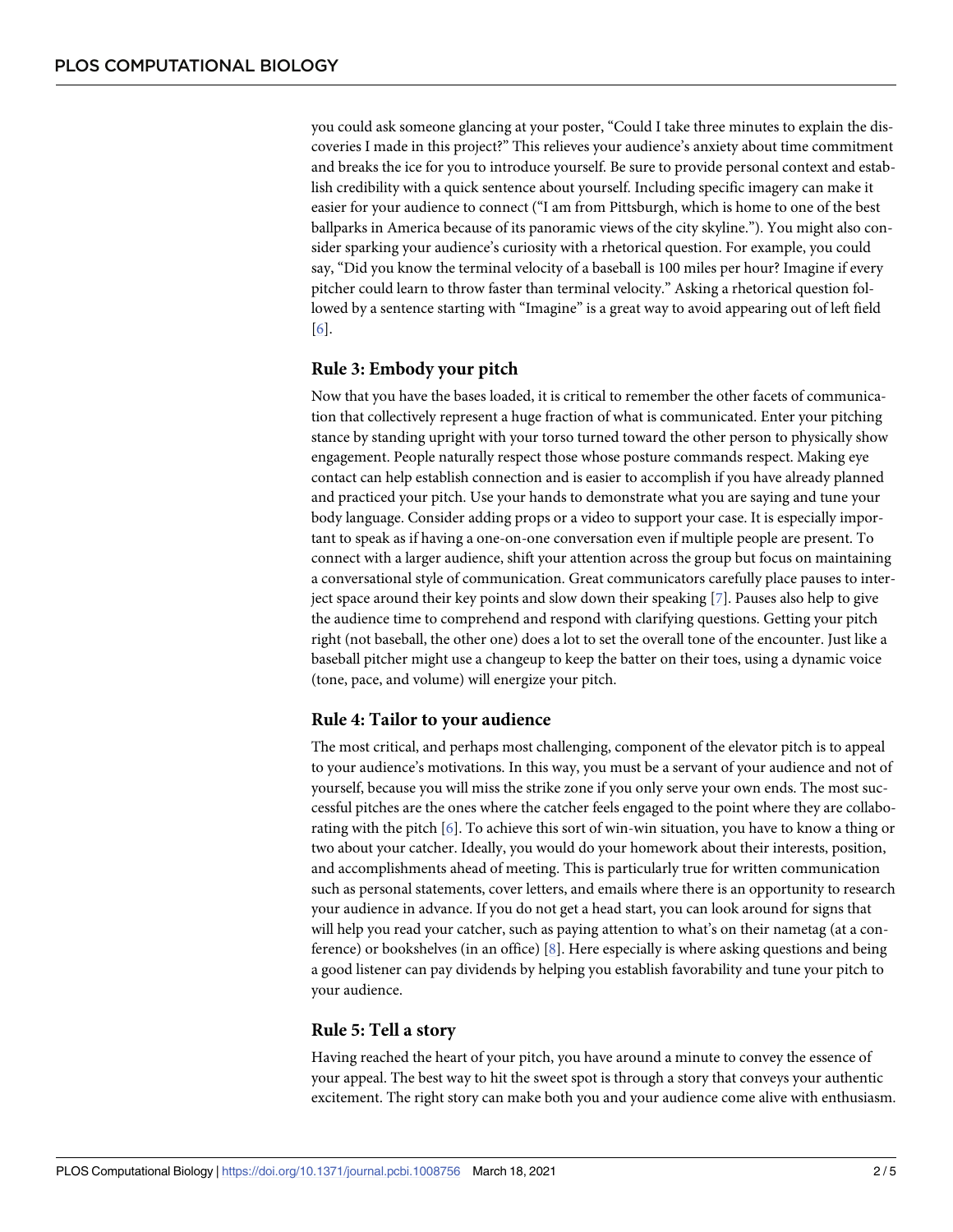To find this story, try to recall what it was like to learn for the first time what you are now pitching—the "Eureka!" moment. Put yourself back in that scene, and then bring your audience there with you. Where possible, focus on a single person in your story because people have an easier time thinking about individuals than groups. Ideally, you could reenact at least one real-world example of what it is you want to communicate. The core of the pitch should provide sufficient evidence but avoid seeming like a big data dump. More specifically, great pitches focus on the outcomes rather than the process, saving the details for later [8]. This is the point where you must have the goods to deliver. No amount of buzzwords, jargon, or Yogi Berra quotes can hide a lack of content.

#### **Rule 6: Focus on "why"**

As you finish your story, it is time to keep up your winning streak by explicitly stating the "why": Why what you are pitching is important to you, to your audience (see Rule 4: Tailor to your audience), and to the world in general. The "why" is your money pitch, what makes your audience feel moved to the point of taking action [9]. This is the point in the pitch where you establish how you want your audience to feel and impart the perspective that they will take with them after your pitch is over. One way to accomplish this is to teach people how to think about the story (see Rule 5: Tell a story) by starting a sentence with, "The way I think about this is. . ." [10]. Do not assume that the "why" is obvious to everyone else. Clearly conveying why what you are pitching is compelling or changed your thinking will help you reach a more diverse audience with a wide variety of experiences and backgrounds. You may even find yourself needing to rediscover the "why" that motivated you in the first place. Bringing the "why" to the forefront of your pitch will make it more influential and may very well make the difference between striking out and the hall of fame.

#### **Rule 7: Keep it positive**

At this point, you have entered the seventh-inning stretch, and it is important to keep up your momentum by exuding passion and positivity. Remember to smile as you convey the positives underlying your case. Specifically focus on what solutions and opportunities you are providing. This is a good time to add some light humor, but steer clear of any foul balls or negativity. Oftentimes, academics are critical thinkers trained to hone in on the pitfalls or downsides of what is being presented. However, during a short pitch, it is important to bear in mind that people react much more strongly to bad than to good [11], so fill your first impression with the positives and amplify the good. Positivity is infectious and an exuberant personality will undoubtedly leave a better impression.

#### **Rule 8: Be memorable**

Now it is the perfect time to bring in the closer. Here your goal should be for the person walking away to want to share what you said with others, which is the best way to spread the word about what you are pitching [12]. The challenge is to ensure that your audience understands and appreciates your pitch well enough to retell it  $[3]$ . To achieve this high aim, you must distill what you want your audience to remember down to just a few memorable words. After all, communication is what the person takes away, not what you said. Try to recall previous presentations that you have attended in the past year. Likely many of them are difficult to remember. But you can probably remember the best ones because of specific moments that stuck. One way to generate these moments is by developing sticky phrases with rhymes or alliteration that summarize your pitch, such as "good pitches yield riches" or "perfect pitches possess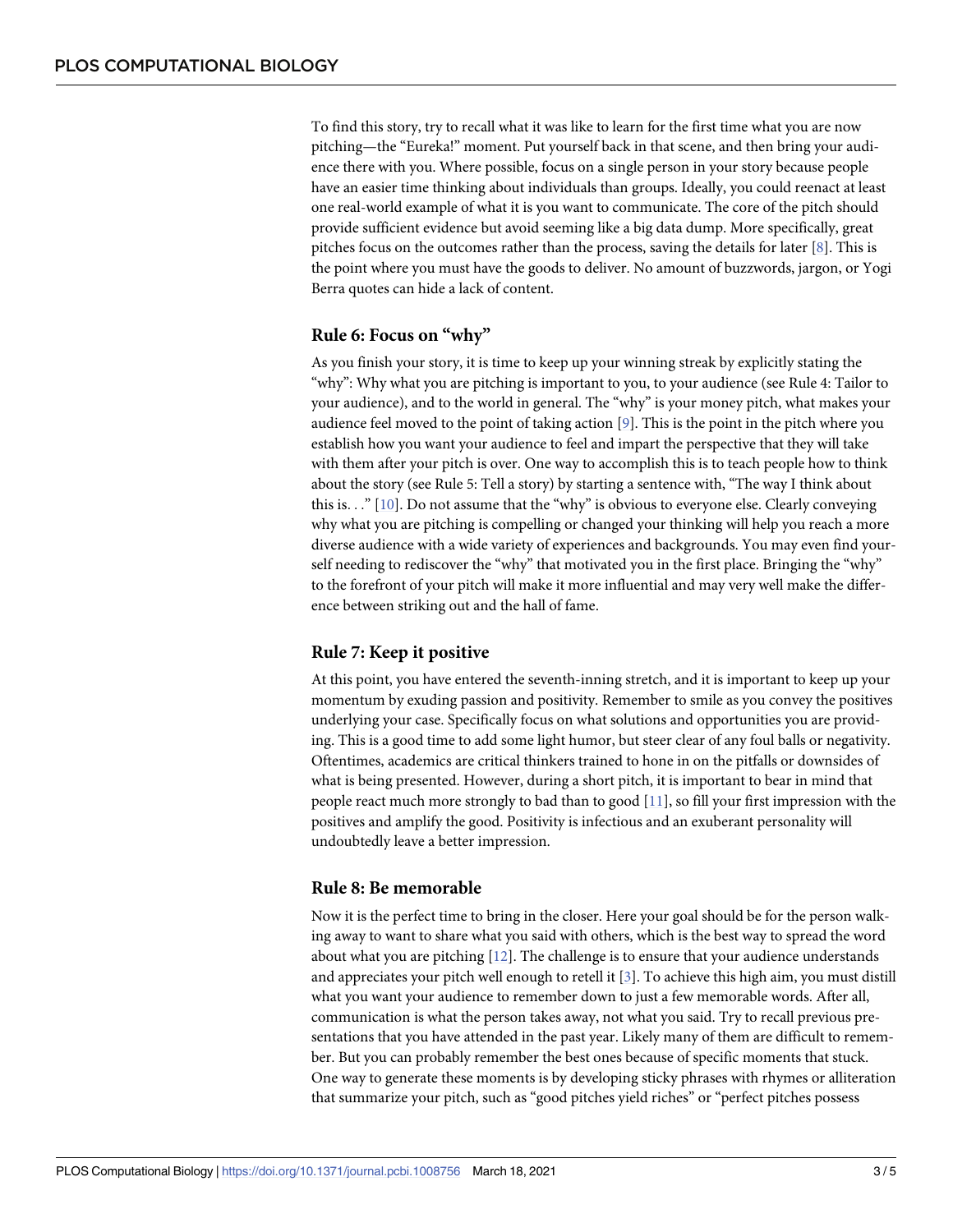positivity." Advertisers employ these short phrases regularly to embed their product in your memory. Repeating your own memorable phrase will help convert your audience into a fan base.

#### **Rule 9: Make the ask and follow up**

With any pitch, you need to prepare an exit plan for the ninth inning. The pitch is often the first word but rarely is it the last [4]. In concluding your pitch, be direct in your effort to initiate the next (hopefully longer) conversation that you established as your goal (see Rule 1: Define success). Convey what you are asking of your audience: connect again, spread the word, collaborate, read your work, be a mentor, etc. Ideally, this includes details for a longer dialogue at a later date. It is best to give specific ways to get in touch again, such as, "I'll be the one in the baseball cap at our next break; let's talk some more." If such an opportunity does not exist, consider asking for your audience's contact information so you can reconnect with them again quickly. Expressing gratitude for the meeting in a follow-up email is a great way to reinforce your pitch and tilt the odds of success in your favor.

#### **Rule 10: Practice, practice, practice**

The game's the same no matter the field: Practice makes perfect. The brevity of an elevator pitch demands discipline and forces clarity. Rehearsing your pitch with others will help you to refine and optimize your wording. Practice your pitch on friends and colleagues, but be sure to encourage them to throw you some curveballs because you need to be prepared for heavy hitters. Getting feedback is essential to determine the parts of your pitch that are successful and those that are off base. Feedback may also reveal what your audience will remember afterwards (see Rule 8: Be memorable). You will know you are ready when your practice audience asks lots of questions [8]. But to get there, you will need practice, practice, and more practice. Try recording your pitch, and pay attention not only to your substance but also to your delivery (see Rule 3: Embody your pitch). Just like in baseball, great pitchers are made and not born.

#### **Conclusions**

The short format of the elevator pitch makes it challenging to accurately convey a message while avoiding generalities and being transparent about limitations. The process of preparing in advance goes a long way toward making a concise pitch as complete and effective as possible. With enough thought, it is possible to construct a pitch that covers all the bases, engages your audience, and hits on the main points. There are many examples available to those hoping to master the art of pitching, including short TED talks, lightning talks on YouTube, and even the television show Shark Tank. Pitching is ubiquitous, so keep an eye out for opportunities to practice your pitch, and remember to ask for feedback when the opportunity arises. While great pitches are challenging to deliver, being well-prepared can help you knock it out of the park.

#### **References**

- **1.** Sjodin TL. Small Message, Big Impact: The Elevator Speech Effect. Portfolio. 2012. p. 1–240.
- **2.** Aristotle Bartlett RC. Aristotle's art of rhetoric. Chicago: The University of Chicago Press; 2019.
- **3.** Dolan G, Naidu Y. Hooked. AU: Wiley; 2013. https://www.amazon.com/HOOKED-LEADERS-CONNECT-STORYTELLING-Storytelling/dp/1118637623/ref=tmm\_pap\_swatch\_0?\_encoding= UTF8&qid=&sr=